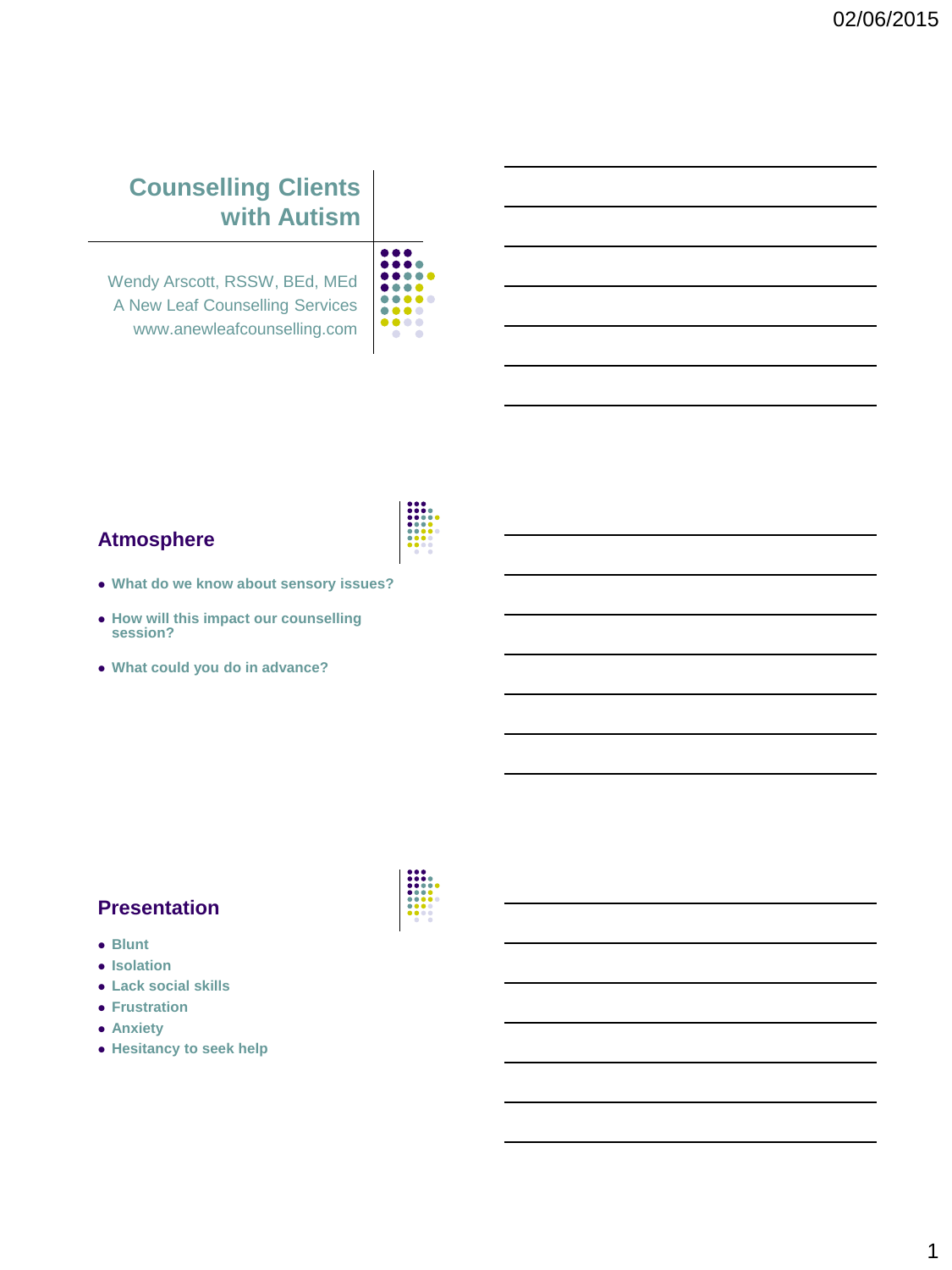# **What could possibly go wrong?**



- **Characteristics of autism impacting communication and social skills**
- **Memory & issues**
- **Social differences & perceptions**
- **Has there been a formal diagnosis?**

# **What could possibly go wrong?**

- **Emotional regulation**
- **Social understanding**
- **Transitions**
- **Non-verbal cues**
- **Empathy**

# **What could possibly go wrong?**

- **Other aspects (OCD, ADHD, etc.)**
- **Anxiety, anxiety, anxiety**
- **Stress on caregivers**
- **Processing**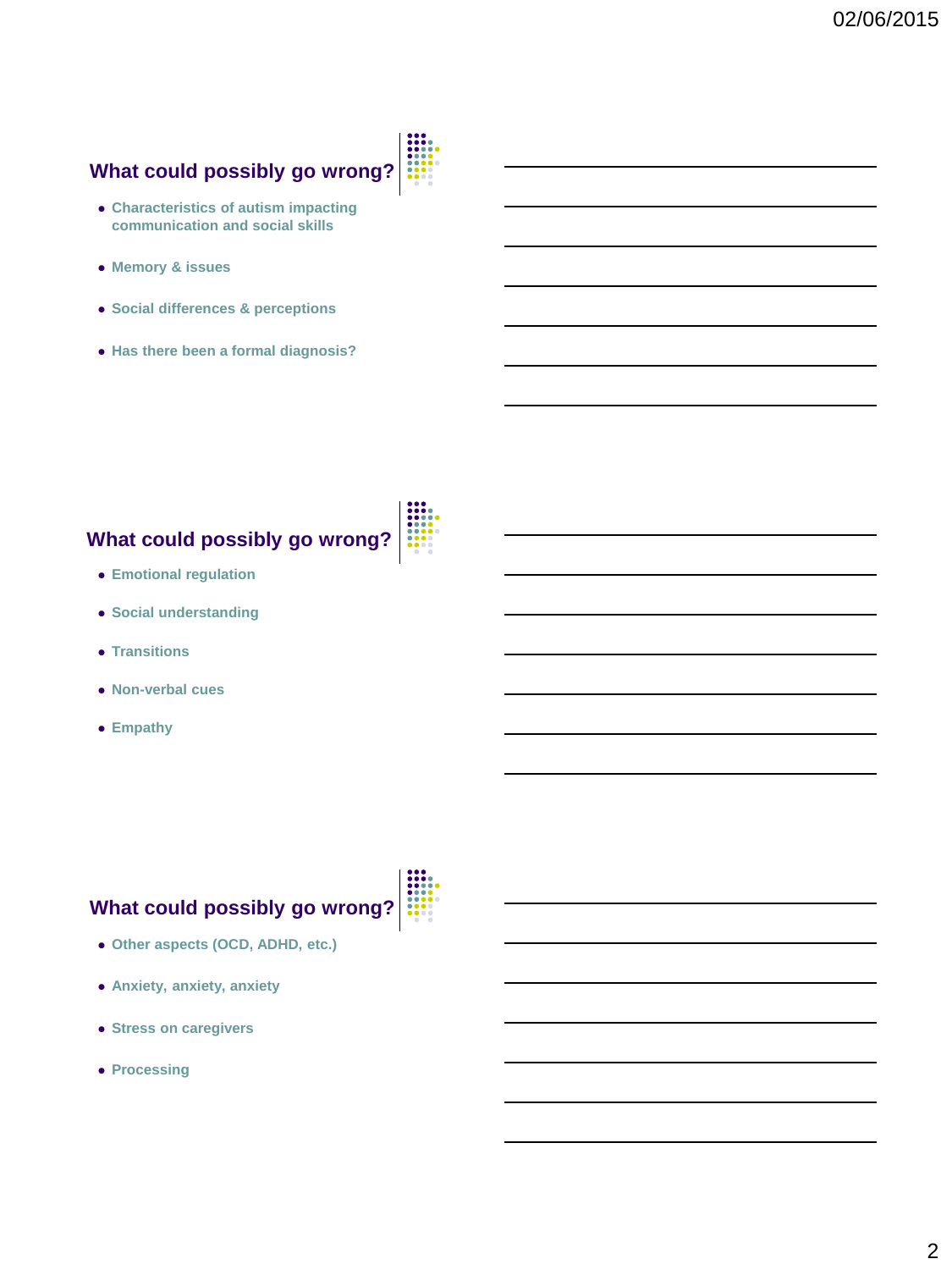## **Language**



- **Keep it simple**
- **Be aware of idioms, slang, colloquialisms**
- **Ask for understanding**
- **Literal interpretation**

#### **Support Persons**

- **When can you get others involved?**
- **Confidentiality**



## **Plan of Action**

- **I always give the client a hard copy of the plan**
- **Follow-up, follow-up**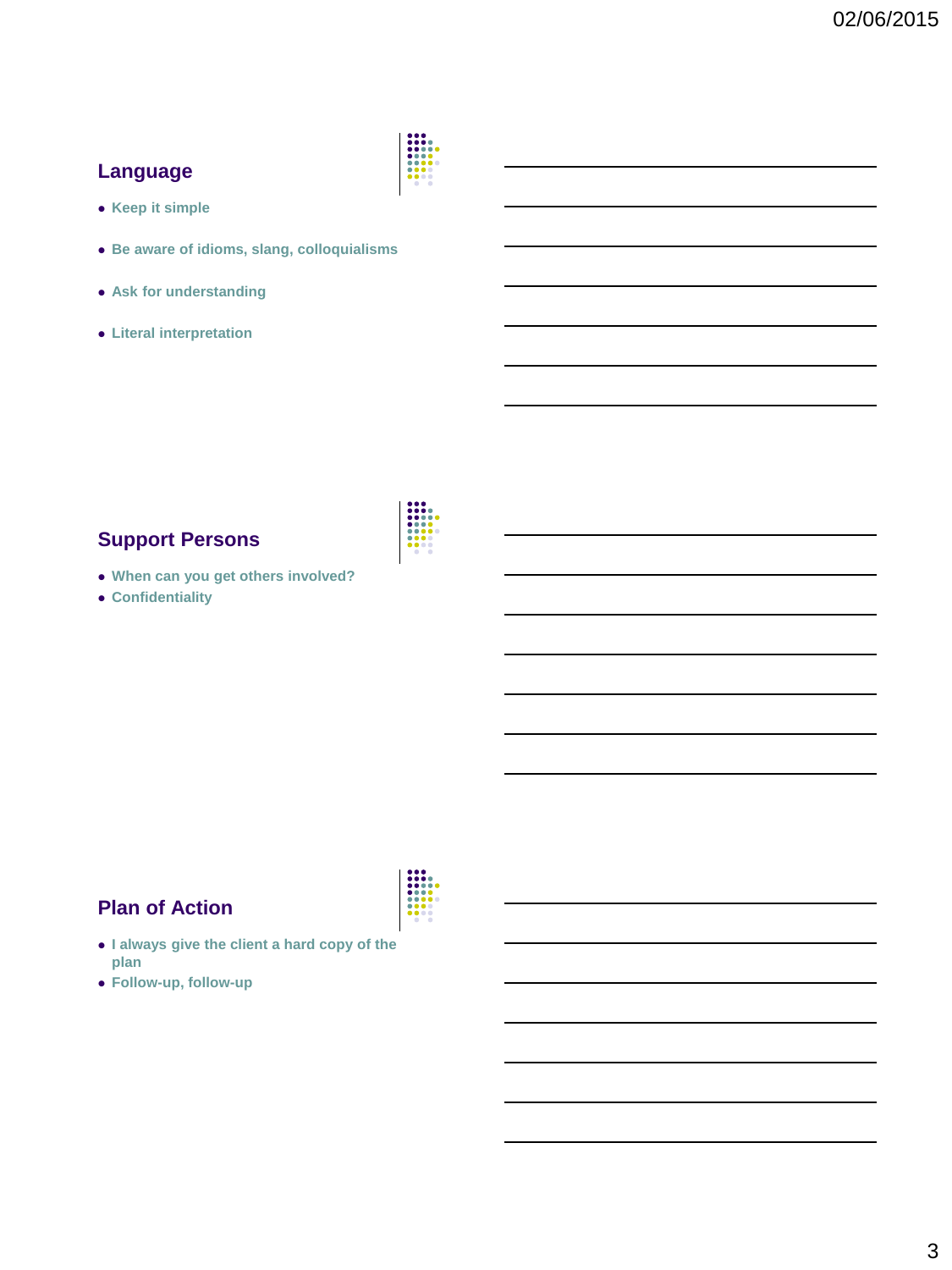### **Follow-up**



- **Clients may 'forget' appointments**
- **May not do the work they agreed to**
- **Think about how anxiety fits into the picture**

#### **Strategies**

- **CBT**
- **Interactive Behaviour Therapy**
- **Oxytocin studies**

#### **Remember…**

- **Ability to generalize impaired**
- **Sticky thinking**
- **Unique presentation of each client**
- **Lack of central coherence, seeing the whole picture \*\*\***